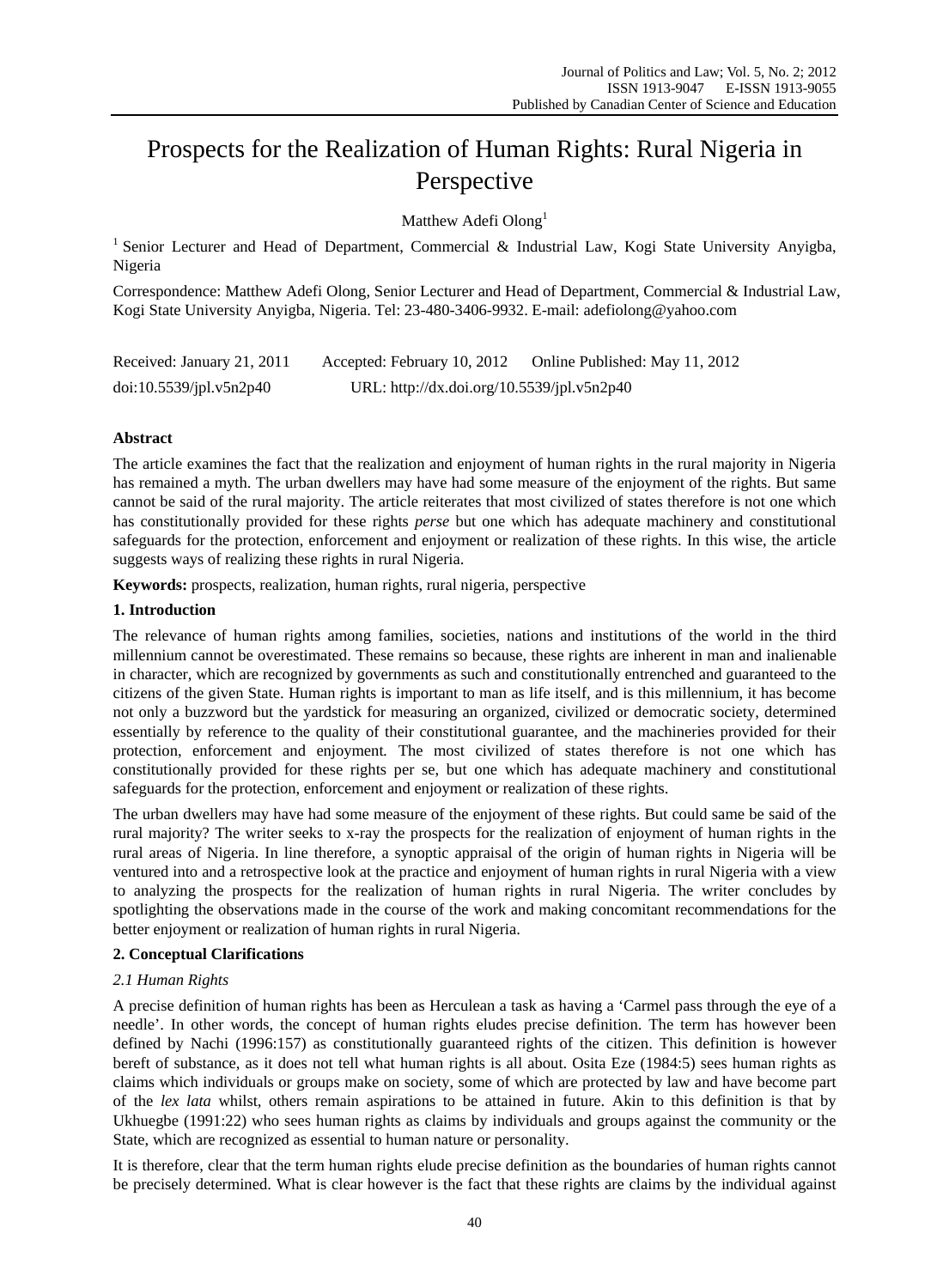the State which have been constitutionally guaranteed, though some of the claims are merely entrenched in the constitution without any measure of guarantee as to their enjoyment.

Under the Nigerian Constitution, there are claims which are fundamentally guaranteed as rights to be enjoyed by the citizens which are remediable upon breach. These set of rights are called civil or political rights. There is however other claims which are not guaranteed in the Constitution either as guiding principles of state policy or as privileges which may, upon progressive development become rights in themselves in the future. These set of rights are non-justiceable and thus cannot be remedied in the Courts upon breach. These set of claims are regarded as social and economic rights*.* It is noteworthy to stress that the non-justiceability of social and economic rights does not in any way diminish the quality and character of these claims as necessary compliments for the due enjoyment or realization of the civil and political rights. In the words of Nnamdi Aduba (1992:220), human rights and social justice should be complementary of each other. Having one in the absence of the other makes little or no sense.

Human rights in Nigerian Constitutional history may be traced back to the recommendations of the Willink Commission on Minorities which was set up by the Government following widespread allegations of discrimination against the minorities and other violations of their human rights. The recommendations of this Commission were entrenched in the Constitution of 1958, and have been progressively developed and retained in the Independence and subsequent post Independent Constitutions. Under the present Constitution of the Federal Republic of Nigeria, elaborate provisions on human rights is provided for in chapter 4 thereof, the contents of which is modeled on the United Nations' 'Universal Declaration on Human Rights' 1948*,* and the 'European Convention for the Protection of Human Rights and Fundamental Freedoms, 1950.

By the 1999 Constitutional arrangement, the following fundamental freedoms are provided for in chapter 4 thereof: Right to life, Right to Dignity of human person ,Right to Liberty, Right to Fair Hearing, Right to Private and Family life, Right to Freedom of Thought, Conscience and Religion ,Right to Freedom of Expression and the Press, Right to Peaceful Assembly and Association, Right to Freedom of Movement, Right to Freedom from Discrimination, Right to Acquire and Own Immovable Property anywhere in Nigeria ,Right against Compulsory Acquisition of Immovable Property.

Although there are elaborate provisions in the respective constitutions of Nigeria, the problems have not been with the entrenchment of these provisions but rather with the practice and enjoyment of these rights. As was once remarked by Obaseki (1992:248) that experience has shown in many cases that the real question is not whether fundamental rights are asserted on paper, but whether they are recognized in practice and can be secured

#### *2.2 Rural Nigeria*

A definition of the term rural Nigeria can only be appreciated in the light of the definition proffered by Aduba (2003:1) as that part of Nigeria which is characterized by the following: Lack of pipe-borne water or water from the bore-holes; abundance of guinea-warm infested water; absence of electricity, lack of accessible roads, or means of communication; absence of educational institutions at where they are exist the distance between the institutions and the inhabitants are such that only very determined could take advantage of; lack of basic health facilities; absence of courts of law' absence of lawyers about 80% persons of Nigerians reside here, the major economic activity is subsistence farming, poverty is the order of the day, the standard of living is very low. Up till date, no definition of rural Nigeria has bettered that of Aduba; the Pictorial leverage remains very clear and precise. Rural Nigeria is the chequered rendezvous of which Franz Fawn aptly referred to as the "wretched of the earth". There is no doubt that rural Nigeria is the repository of human beast of burden, the bastion of those who toil night and day to eek a living; those who yearn moment by moment for the improvement of their lot through development of some sort. The majoritarian workforce without whom there may never be any bread, basket for Nigeria as Akubo (2008:169) remarked but regrettably, they are ignored in their squalor. Their daily and year in year out cry for fertilizer amounts to nothing.

Rural Nigeria could be likened to that part of Nigeria that is easily tantalized and susceptible to the sweet promises of venal time-servers in their political gimmicks. Rural Nigeria is a harrowing woe of a failed state.

# *2.3 Culture*

According to Granner (2009:) culture is said to be the result of cultivation: a type of civilization whilst custom on the other hand has been defined as a usage or practice of the people which by common adoption and acquiescence and by long and unvarying habit has become compulsory and has acquired the force of a law with respect to the place or subject matter to which it relates.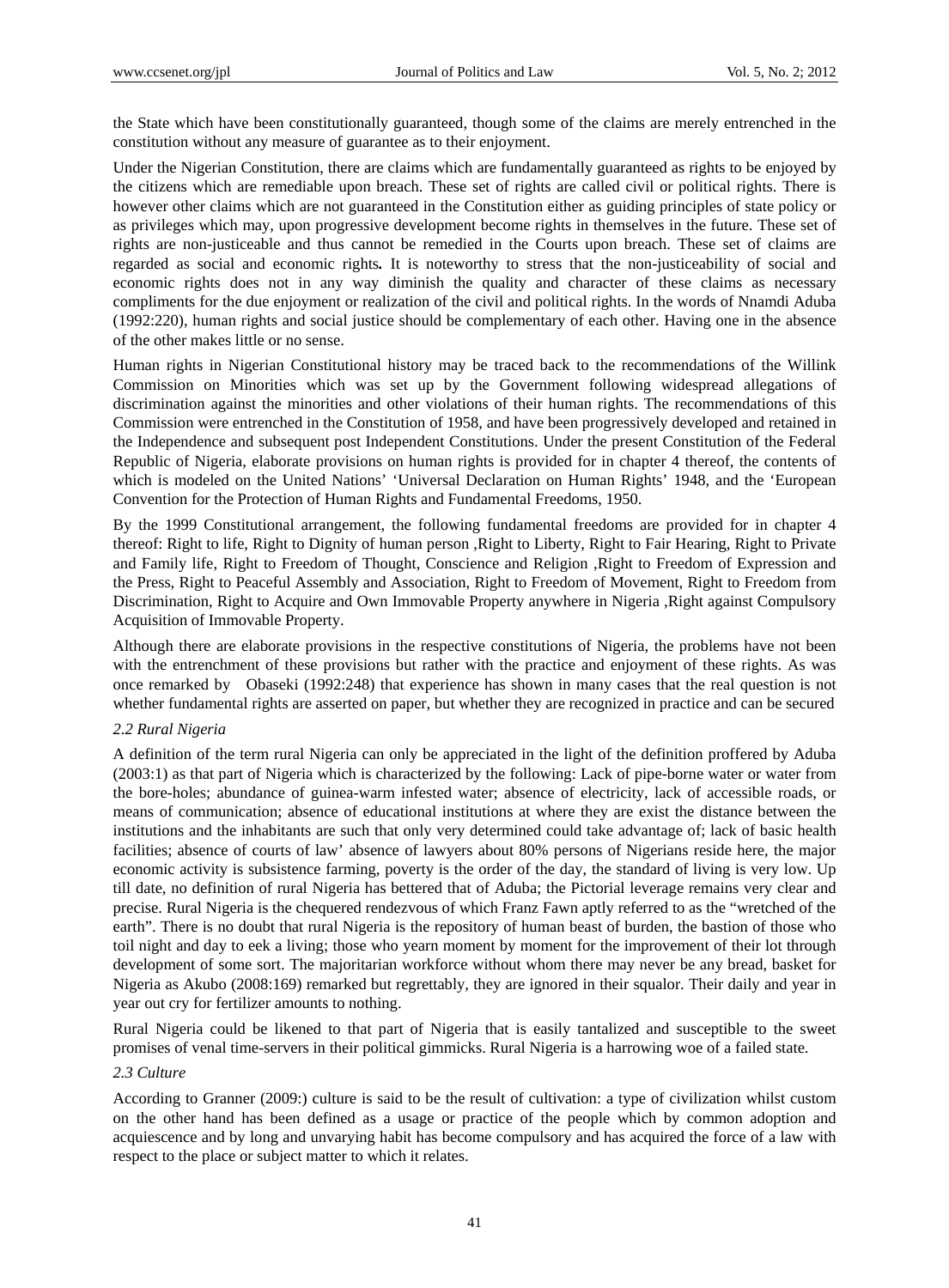Customary or cultural practices are therefore rules of conduct established by usage or continuous practice over a long time. Osborne C.J. in *Lewis v Bankole (1969:1NLR, 100)* had this to say about customary law that:

One of the most striking features of West African native custom… is its flexibility; it appears to have been always subject to motives of expediency and it shows unquestionable adaptability to altered circumstances without entirely losing its character.

Thus custom is dynamic and not static. It is subject to change particularly over a long period of time. There exist such customary practices in different parts of rural Nigeria, some of which have evolved into customary law, and are enforced as such by the existing authorities/ruling bodies. Some of these practices have been written down as laws, but most of them are largely unwritten but have the force of law. They are accepted by the communities concerned and are applies in some cases ruthlessly. Some of then do not even pass the repugnancy test, and as such are contrary to known principles of natural justice.

# **3. Practice and Enjoyment of Human Rights in Rural Nigeria**

The Nigerian experience as to the enjoyment of fundamental human rights as guaranteed in the Constitution has been rather sour and has been marked with recurrent flagrant abuses by not only the executive and the Legislature but also, and sadly too, by the judiciary. This situation is worse in the rural areas of Nigeria where there is high-level prevalence of illiteracy and poverty – a situation aggravated by unbridled corruption.

There is also epidemic of Police brutality and unconstitutional detentions. As if that is not enough the rural populace suffer human rights abuses from traditional institutions and harmful cultural practices common to the community, such as trial by ordeal, widowhood practices, genital mutilation (circumcision), child marriages, child labour, as well as withdrawal, and the awareness level is very low, the victims rarely seek redress or resolutions to their problems in the Court of Law. And where they are prepared to go to Court, the appropriate Courts are rarely available as the courts in the rural areas are most Area Courts or at best Magistrate or District Courts which are not Courts of record.

Where appropriate Courts are available, the doors of justice are shut against the victims by the high cost of fees and the high level of corruption in the Judiciary*.* This accounts for the dearth materials regarding human rights abuses in the rural areas of Nigeria. It becomes appropriate to view practices that impede enjoyment of Human Rights in rural Nigeria such as:

## *3.1 Death by Witchcraft, Trial by Ordeal*

One of the most fundamental of all rights and privileges conferred on and enjoyed by man is the right to life. Human life is regarded as sacred and dignified by God. This sanctity of human life therefore prohibits man from taking the life of another. This right is fundamentally guaranteed under the Nigerian Constitution which provides to the effect that every person has a right to life and no one shall be deprived intentionally of his life, save in execution of the sentence of a Court in respect of a criminal offence of which he has been found guilty in Nigeria**.** By this provision deprivation of life is prohibited unless in execution of a sentence of Court of competent jurisdiction upon a conviction for crime. Other exceptions are provided under the provision by which one may kill in the reasonable exercise of defence of self or property, or to effect lawful arrest or to prevent the escape of a detainee or arrestee, or further still, to suppress a riot, insurrection or mutiny.

It is sad to observe that though there are constitutional safeguards to the right to life, many lives are unlawfully taken especially in the rural areas of Nigeria through witchcraft practices, juju (charms), trials by ordeal or even by extra-judicial killings by the police. All these constitute a grave violation of the right to life and need be urgently checked to avert further violations or abuse.

# *3.2 General Mutilation a.k.a. Circumcision*

Genital mutilation which is an age-old customary practice in many areas of the world involves the surgical operation or cutting of the foreskin of the genital or sexual organ of the person**.** This practice dates back to the Abrahamic period of biblical history, by which God entered into a covenant with Abraham and his posterity for ever, which covenant was sealed and symbolized in the circumcision of all male children after eight days of birth While the covenant with Abraham was for the circumcision of male children, the practice in most parts of the world have transcended this boundary to include female children - a practice not intended or contemplated by the Abrahamic covenant. Njelesani (1997:27-28) opines that worse still, female circumcision have never been carried on early in the life of the girl -child; they are usually carried out when the girl might have reached the age of puberty, or on marriage, or on her first pregnancy*.* What is worst, the circumcision is often carried on by quack or native doctors who have no experience of surgery and without administering any form of anesthetics. This crude process usually leaves the lady bleeding profusely for long a time which may eventually occasion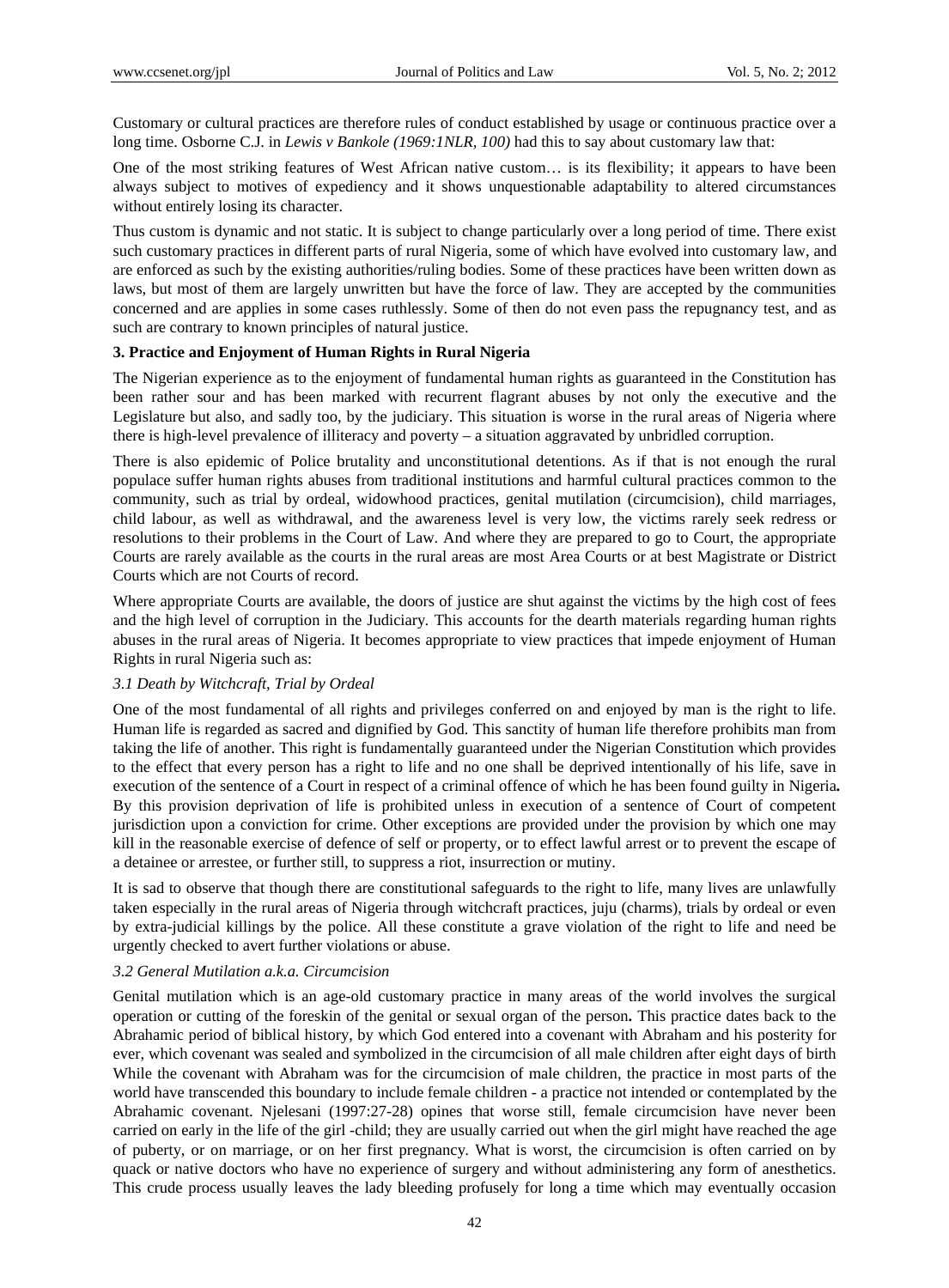death, or some kind of virtual or bacterial infection. This is most indignifying and manifestly offends the provisions of the Constitution, and thus should not be allowed to continue whatever the justification for such practices might be. Every girl-child as indeed every woman and every individual is entitled to a right to respect for the dignity or her person, and any customary practice which violates this constitutional guarantee should be declared void; as the practice debases the individual and leaves her not only with physical but also with long-lasting psychological and emotional trauma**.** Infact her consent need be first sought and obtained, before any circumcision may be carried on her.

## *3.3 Child Marriage*

By the provisions of the Children and Young Persons Act, a child is a person of or under the age of 14 years. Child – marriage therefore is a marriage by or with a person of 14 years of age or less, or marriage with a person who has not attained majority. Marriage, by its very nature is a contract between the parties or couples thereto. Olong (2006:45) posited that being a contract with legal incidences, the parties must be possessed of contractual capacity, i.e. must be of full age and capacity, and must enter into it without any element of compulsion, i.e. voluntarily upon mutual consent of the parties*.*

According to Ogar (2004:7) the practice in most communities, especially in the rural areas of Nigeria by which children are shamelessly force out in marriage leaves much to be desired. First, the children are not of marriageable age, and although most native laws and customs provide for the age of marriage, this is either not followed or the prescribed age falls short of civilized standards.

Again, it is not voluntary as the consent of the child is not sought and obtained before being given out in marriage. This practice has been described by Aduba (2002:191-194) as "marriage by capture." The jurisprudence of the matter requires that irrespective of the good intention of the parents, the consent of the child should be first sought and obtained, to cloth such marriage with legal validity. Failing this, the practice of child marriage amount to a grave violation of the child's right to respect for the dignity of her person, and of her personal liberty as guaranteed under the constitution and should accordingly he stopped as inconsistent therewith.

## *3.4 Widowhood Practices*

One of the greatest affronts to the realization of Fundamental Human Rights especially in the rural areas of Nigeria is the widowhood practices which are common to most communities, and which have, sad to note, become institutionalized in these communities. To start with, the practices are discriminatory, oppressive and dehumanizing. In its discriminatory outlook, whilst the death of customary law marriage automatically bring inheritance*.* The woman is not a chattel neither is she the husband's property nor should not by any wisdom become an object of inheritance. Aduba (2002:191) argued that upon the death of the husband, the widow is subjected to oppressive and dehumanizing treatment that leaves her psychologically, emotionally (and sometimes physically) traumatized. She is made to account for the entire husband's property, nothing of which may be given to her, irrespective of her needs. In some cases the widow is subjected to a trial by ordeal to prove that she was not responsible for the husband's death (this may take the form of merely taking an oath, or sleeping with the corpse, or worst still, made to drink of the water used to bath the corpse**.** Aside the foregoing, and as if not enough, the widow would be made to wear or mourning veil (usually black clothes) for a considerable length to time, shave her hair and sit on sackcloth throughout the mourning period, and to provide a list of items, including a goat or chicken for rituals.

Although these practices across all communities of Nigeria with varying degrees of application and severity, these practices are today being whittled down considerably by the influence of Christianity, modernity and education. However, much still needs to be done in order to completely eliminate these practices from our societies, as they constitute a grave violation of the fundamental rights of the widows to respect for the dignity of human person and to their liberty.

## *3.5 Property Rights/Inheritance*

Akin to the foregoing in magnitude and severity of application is the issue of property rights of women generally and married women in particular. Most customary practices do not recognize the woman as having proprietary rights, i.e. a woman cannot and should not own property. Married woman are regarded as "*property*" of their husbands, and like slaves, whatever they own are those of their husbands, and no more. According to Abraham (1940:117) though she is entitled to the consortium of the husband and is to be carried catered for by the latter and may farm on his land, her "right, however is not proprietary for she evidently cannot hold or dispose of any part of the property. She is expressly precluded from holding or disposing of property, as indeed any other free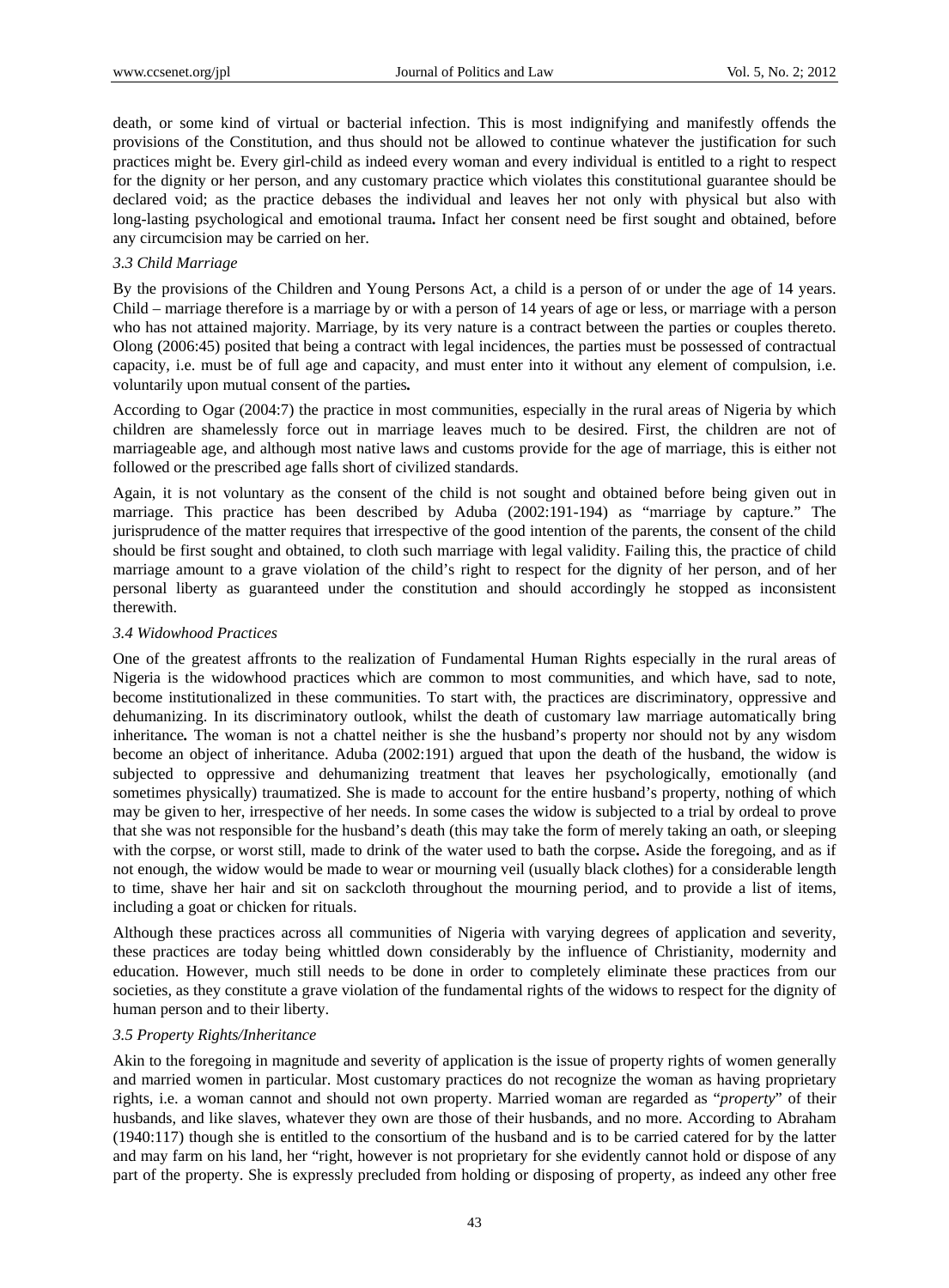citizen. This manifestly offends the woman's right to personal liberty and to acquire and hold immoveable property as guaranteed in the Constitution. It is the view of *Justice Omololu Thomas* in *Adewole 7 Ors v. Jakande & Ors* (Unreported:S/N.M120/80 of 22/08/1980, that the right to personal liberty is not restricted to movement alone, but also includes freedom of contact, private enterprise and right to property. But the practice in most rural communities is for from this as the woman's right over, not only the husband's property, but also hers is only possessory and not proprietary*.* This agrees with the finding of Justice Chukwudifu Oputa in Uzodike (1999:305) to the effect that a woman cannot own land in her own right in many village communities.

This is manifestly inconceivable in an age in which women are becoming more and more responsible, and are actually the bread winners of many a family. If the woman has successfully broken the historical trend in which the man is regarded as the sole bread winner of the family, and has taken bold steps in assuming responsibilities in the society, there is no justification depriving her of the right to own, manage and dispose of property, which are essential ingredients in the running of the family or the society.

In the area of succession and inheritance women are not allowed in most communities to share in the estate of their deceased parents or husbands. The respective native laws and customs of most communities do not permit the woman or widow to take part in the deceased's estate. This practice has persisted for a long time. In *Nezianya v Okagbue (1929:9NLR, 79),* the Court reaffirmed the customary status quo by holding that a widow has only a possessory and no proprietary right over land of the deceased husband. This certainly is unjust and contrary to all known principles of natural justice, equity and good conscience. For it is inequitable and manifestly unjust to deprive a woman of the property she labored with the husband to acquire or even of her own property (landed or otherwise) acquired through her personal efforts. Such customary practices should be declared by the Court as null and void as inconsistent not only with natural justice, but, and importantly too, with the Constitution.

Thanks to judicial activism and civilization, the practices are gradually being phased out from Nigeria. Recently, the Court, in *Mojekwu v Mojekwu (*1997:7NWLR,PT512,283) condemned such practices as inconsistent with equity and fair-play in an egalitarian society which does not discriminate against women; holding further that all human beings male, female are born into a free world and are expected to participate freely without any inhibition on grounds of sex. Any form of societal discrimination on grounds of sex apart from being unconstitutional is antithesis to society built on the tenets of democracy and is repugnant to natural justice, equity and good conscience.

It is hoped that this radical departure from the status quo would be courageously sustained, thereby eliminating the clogs in the enjoyment of human right especially by the rural women.

#### *3.6 Poverty*

The word poverty eludes precise definition. However, the term has been defined by the *Blacks Law Dictionary* as the state or condition of being poor. Chief Obafemi Awolowo (1981:76) once defined poverty as the condition which exists when a person lacks the means to satisfy the 'necessaries' of life. 'Necessaries' has been defined to mean those things without which an individual cannot reasonably exist. Accordingly, poverty imports a condition of inability to provide oneself with the bare necessities of life which includes food, clothing, shelter, education, medication, and the like, Nigerian people, despite the enviable natural endowments of the land ironically live in the conditions of poverty, manifested by starvation, illiteracy, lack of shelter, clothing, health services and those bare necessities of life, and indeed in circumstances unworthy of the dignity conferred on man by God which has been recognized and entrenched in our constitution.

This situation fundamentally, puts a clog in the enjoyment of the fundamental right of the people as guaranteed, and this makes no sense to them when one stoops to discuss issues of human rights. Dr. Akinola Aguda (1988:1) aptly captured the situation when he asserted that the practical actualization of most of the fundamental rights cannot be achieved in a country like ours where millions are living below starvation level. In the circumstances of this nature fundamental rights provisions enshrined in the Constitution are nothing but meaningless jargon to all of our people living below or just at starvation level.

The present writer agrees intoto with the views expressed by the learned jurist. For of what use is it to talk about human right to a person who has no hope of a meal for himself or his family. There is the African proverb that says, "*the belly carries the head"* in other words, it is what is in the belly that carries what is in the head. A hungry man cannot therefore be reasonably expected to sit down to conceptualize or discuss anything meaningful about human rights.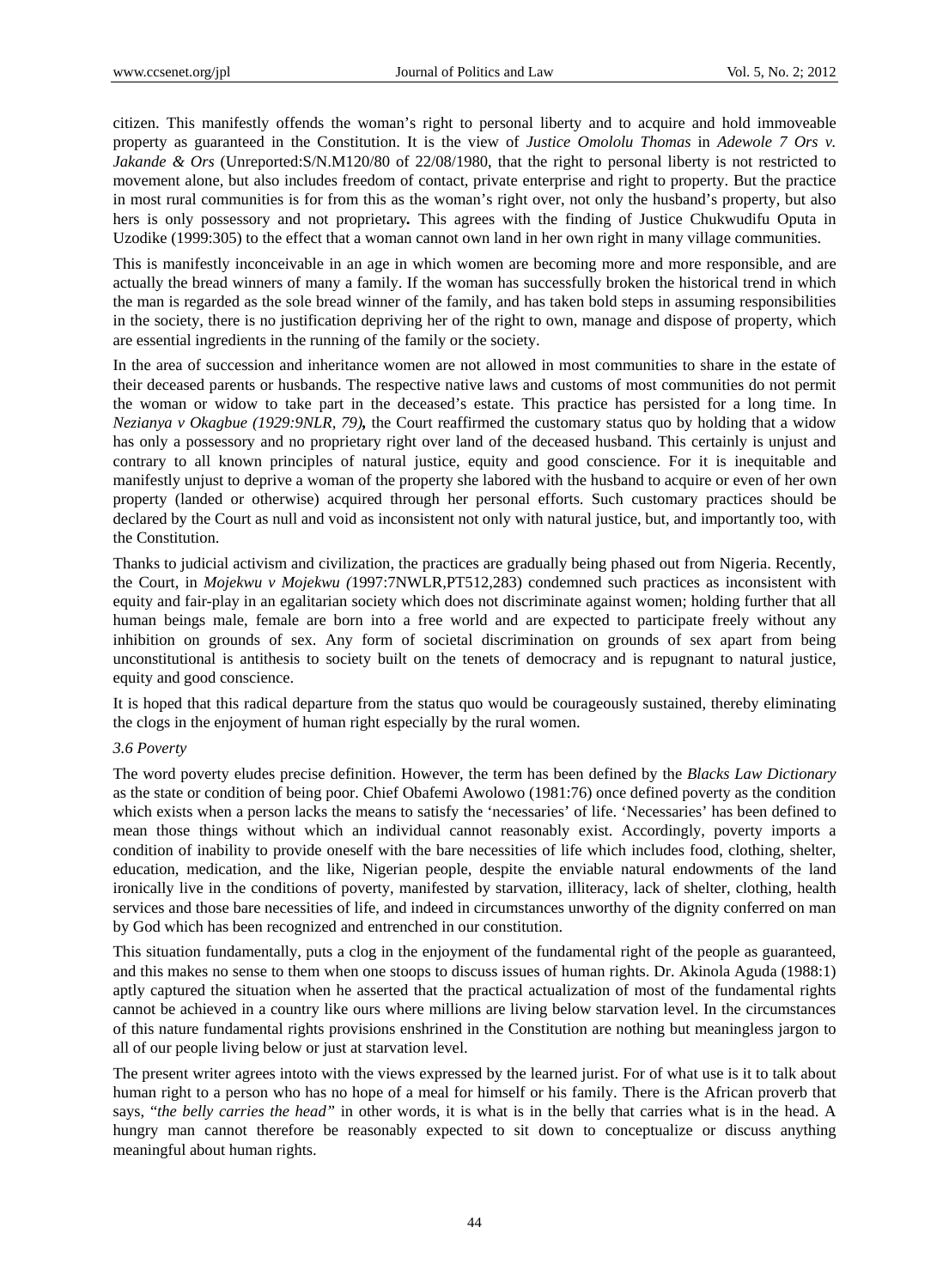Unfortunately, in Nigeria as in most African countries, poverty is perpetuated by the elites though the manipulation of the people and government policies. For instance is it imaginable that government would make comprehensive policies on education, poverty reduction/eradication, socio-economic development, etc in the Constitution, but refuse to make such provisions justiceable. Without socio-economic rights, to what extent can fundamental human rights be meaningful to the average citizen, and of what value can those rights actually be? According to Prof. Uchegbu (1981:153) the right to life presupposes as a minimum the right to food, shelter, health and education. This is in agreement with the views of Prof Aduba (2002:7) that one sure way to get out of this menace of poverty is for African leaders and the Constitutions of African States to courageously prosecute policies aimed at the development of the human person. For if the human person is developed and economically empowered, the society would be developed and poverty eradicated thereby; but a situation in which African leaders spend a greater percent of national budgets on celebrations and the building of super structure at the expense of the development of the human person, his economic empowerment and the provision of social services and infrastructure facilities leaves much to be desired, as the attendant effect hope that the initiative of the African leaders as embodied in the New partnership for Africa's Development (NEPAD) which has as one of its aims the eradication of poverty in Africa and to place the countries of Africa on the path of sustainable growth and development would be vigorously pursued and implemented for the common good of the peoples of Africa. But if African leaders are sincere to themselves and the people, they have nothing to lose from making socio-economic rights justiceable as necessary compliments to the guaranteed fundamental rights. For indeed, as noted by Bronwen Manby (2003:103) a right-based approach also provides a legal basis for advocacy to ensure that the basic needs of the poor are met, and identified legal mechanisms for public service accountability.

#### *3.7 Illiteracy*

Illiteracy and poverty are like two sides of the same coin. It imports a condition of inability to read or write in the conventional or any language at all, or a condition of being unlearned or unlettered, or not attaining any form or level of education. Education is a universal right provided for under the Universal Declaration of Human Rights.

Although education is a universal right, this is far from reality in Nigeria, as in most African countries. Rather than a right education is provided for under the Constitution merely as an objective or directive principle of state policy*,* and although the wordings of the provision are fascinating, it is, like any other item under the chapter made *non-justiceable.* Section 18 of the Constitution provides for the educational objective of the government to the effect that:

1) Government shall direct its policy towards ensuring that there are equal and adequate educational opportunities at all levels.

2) Government shall strive to eradicate illiteracy, and to this end government shall as and when practicable provide –

- a) Free, compulsory and Universal Primary Education
- b) Free Secondary Education;
- c) Free University Education; and
- d) Free Adult Literacy Programme.

The provision on educational policy is wonderful but the implementation is, at best, a disappointment. This accounts for the very high level of illiteracy in Nigeria. The position has not changed after the enthronement of democratic rule in Nigeria in 1999. According to Dr. Ojo (1985:169) Nigeria is not safe under such a high illiteracy-level situation. In his own words: democracy is not safe in a country where a large majority of the population is illiterate.

The present writer agrees with the foregoing postulation of Dr. Ojo, for there can be no meaningful development of the country in the wake of such prevailing high-level illiteracy, and of which the government only pay lip-service.

Right from Independence to date, educational sector has suffered under-funding from successive regimes. Ironically, Federal Government budgets since Independence has been ridiculously highest in favour of Defence and at the expense of the Education and the Judiciary. This accounts for the incessant strikes at the different levels of our educational sector. Schools are not funded, salaries not paid, teaching/basic infra and superstructures are not maintained, thus leaving the whole system in decay. The situation is worse in the rural areas of Nigeria.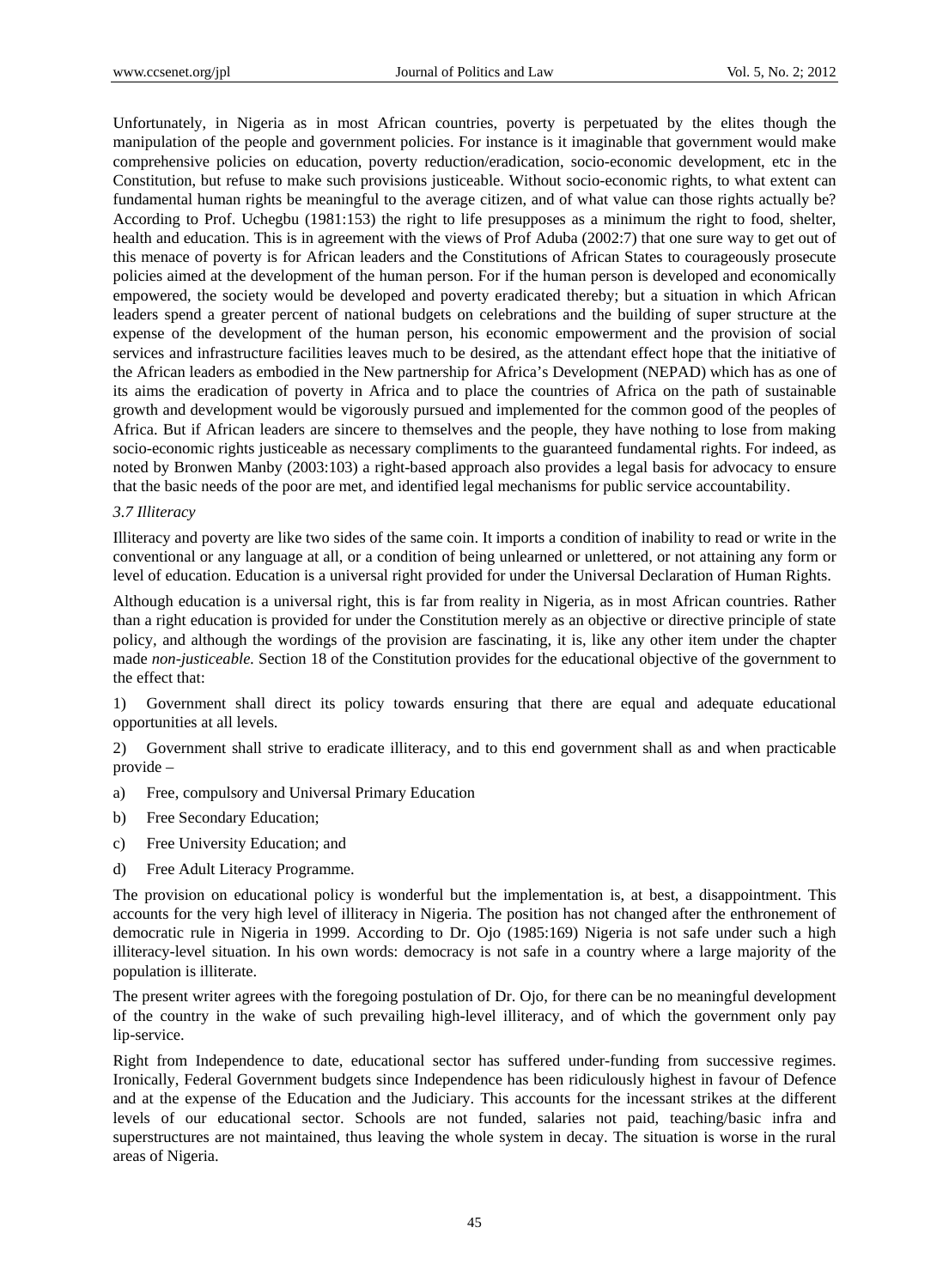Education is the bedrock for the advancement and enjoyment of all the rights and privileges accorded to man, and for the development of the entire society. The failure of education therefore means the advancement of illiteracy, which spells doom for any society. Government cannot mortgage the future of our country to illiteracy and economic doom by the deliberate refusal to sufficiently fund education. It is the call of the present writers that Government at all levels should consciously and sufficiently fund education for the better enjoyment of human rights, and for human societal development.

## *3.8 Lack of Basic Social Amenities*

The enjoyment of fundamental human rights by rural dwellers of Nigeria is most affected by the lack of provision of basic social infrastructures such as access roads, portable water, health care services, electricity, schools, and etcetera.

Most rural communities have to access roads and in some cases motor vehicles only go there once in a week as a result of very bad roads. Within the communities, there is no portable drinking water, and the people are forced to drink from open rivers from where they usually bath and wash, and which water are often infected by guinea worm and other bacteria. Health Care Services are simply absent and rural dwellers have to resort to uncertified traditional or herbal medication, or travel for days in order to get to a Primary Health Care Centre, which, as is customary, are without drugs. As if that is not enough, rural dwellers have no access to electricity and are always in darkness, nor can they develop themselves along any small-scale business venture as a result of the absence of electricity – thus they are submerged in perpetual poverty. Their schools, most of which were built by the early missionaries have at best become dilapidated with no buildings or teaching/learning aids. The plight of rural dwellers must therefore be timeously looked into in order to enhance their human dignity, and if human rights is to make any meaning to them. One sure way of doing this is to make socio-economic rights justiceable.

#### *3.9 Access to Court/Legal Aid*

Access to Court is indeed a right of all the citizenry, and as fundamental as any of the other substantive rights guaranteed in the Constitution. The Constitution guarantees access to the court for the redress of the breach of any of the Fundamental rights as guaranteed. In this wise, Section 46 provides:

(1) Any person who alleges that any of the provisions of this chapter has been is being or likely to the contravened in any State in relation to him may apply to a High Court in that State for redress.

By the express wordings of the provisions, any person whose constitutional right has been, is being or is likely to be contravened has access to the High Court for redress. According to Professor Nwabueze (1982:320) the enforcement provision puts it beyond doubt that the mere likelihood of contravention of a guaranteed right confers a right of access to the Court. This is in line with the United States Supreme Court judgment in *Adler v Board of Education (1952:342U.S.485)* where the enforcement was even more speculative than likely. It is also worthy of note that this provision which is in *pari material* with the provision in the 1979 Constitution is an improvement on the 1963 Republican Constitution in which the right was not extended to "likely" situations.

The problem is not with the provision but with the implementation, and the ease with which the Court could be accessed. The Constitution confers jurisdiction to entertain matters of human rights violation on the High Court of the State where the violation took place. whilst this is commendable, the High Court being a 'Court of record', it is however worrisome how this Court could be accessed by the rural populace, as the number of High Court in the State are very few and far from the rural communities, who may have to travel long distances in order to access the Court.

But access to Court means much more than locating the Court. The Court is a Court of record and there has to be filing of processes and other documents. All these requires money, and that costly too. In the end access to Court is largely limited or inhibited by the high cost of process fees as well as the Lawyer's fees, with the underling result that the door of justice is shut against the rural poor and the justice of the case 'sold' to the rich bidder.

The Constitution provides for the provision of Legal Aid to the indigent citizens, either in the form of financial assistance or assignment of a Counsel. But, how can these facilities which are mostly available in the cities be made available or accessible to the rural poor who are the ones actually in need of these facilities? According to Justice Oputa (1989:67-68) access to the Court is a necessary adjunct of the rules of law and the effectuation of his rights by the citizens. It underlines and emphasizes that justice should not be the privilege of the few who are rich but should be available to all the citizens of Nigeria. The efficacy of the Fundamental Rights provisions of the Constitution should therefore be whether the rights enshrined therein are accorded to the poor, the unemployed, the weak, the oppressed and the defenseless.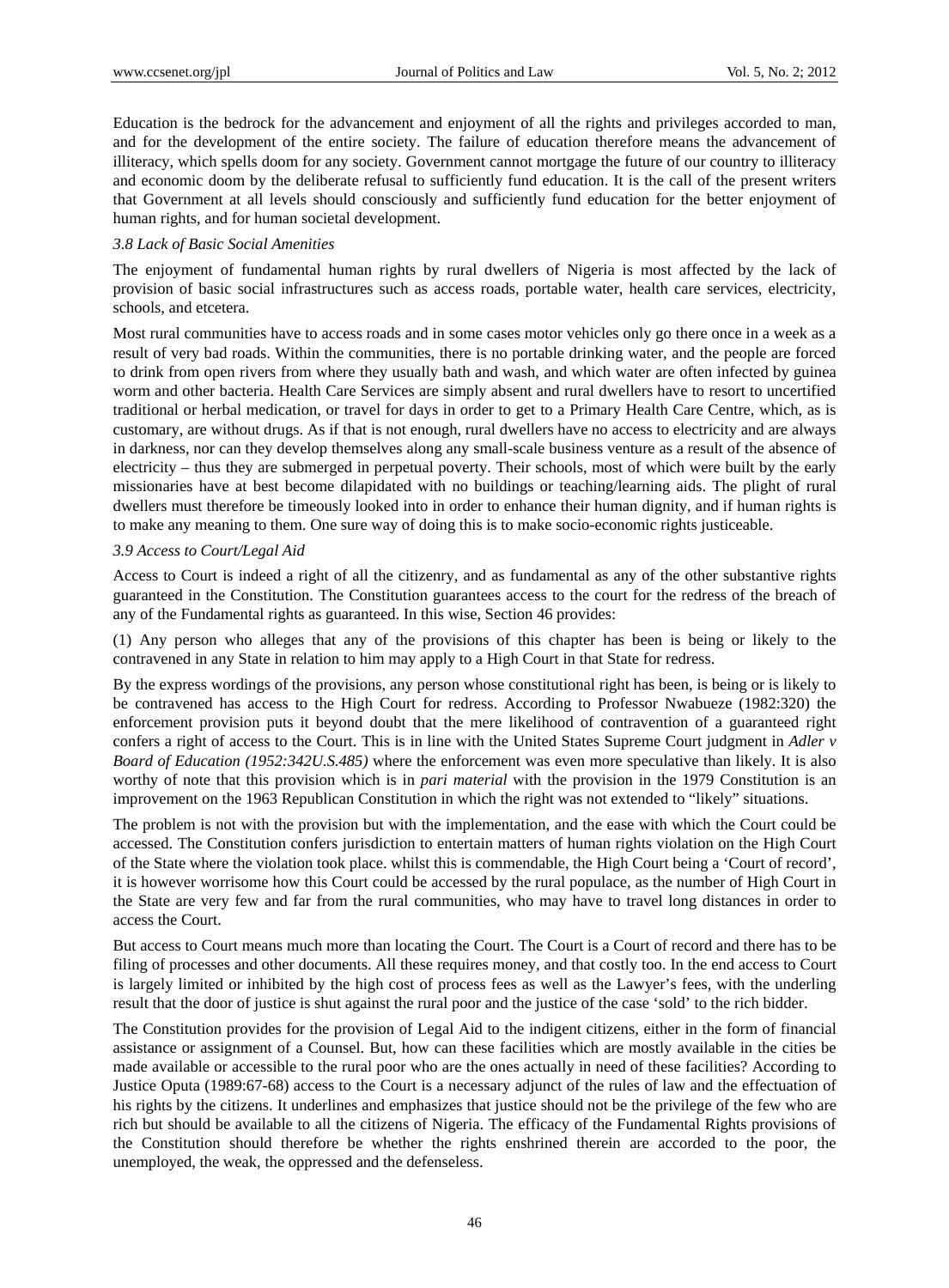#### **4. Conclusion and Recommendations**

It is observed that the enjoyment of human rights as guaranteed in the Constitution is either absent or at best minimal, especially in the rural communities of Nigeria that accounts for over 80% of the nation's population. Hopes cannot be lost if the following recommendations, are adhered to. The rural populace being in dire needs of basic infrastructures, such as pipe-borne water, electricity, access roads and health services. Governments at all levels should make the provision of basic social amenities a priority in their respective budgets. These are necessary if the dignity of the human persons of the rural dwellers is to be recognized, appreciated and enjoyed.

Accordingly, it is further recommended that educational institutions that are in dilapidated conditions, especially in the rural areas of Nigeria should be revived and facilities including teaching/learning aids provided. This would go in no small way in curbing the devastating menace of illiteracy in Nigeria.

Poverty is another bane to the enjoyment of Human Rights. Government should deliberately formulate, and execute policies and programmes aimed at eradicating poverty from the society. All known customary practices, such as female genital mutilation, child marriage, widowhood practices, discrimination against women, whether in the form of property right or education should be abolished or declared null and void as being inconsistent with known principles of Natural Justice, Equity and Good Conscience; and with the Constitution.

Fundamental Human Rights provisions are quite elaborate but the security for their enjoyment is far from expectation or reality. As necessary safeguard the socio-economic rights be made fundamental rights, and accordingly be made justiceable as necessary complements to civil and political rights*.*

Human Rights Commission should be made more meaningful to Government Areas as to be able to check human rights abuses, and High Courts being the Court for the determination of human rights violations should be established in all the Local Government Areas of the country and indeed in all major communities of Nigeria, as a necessary means for the realization of human rights, especially, in rural Nigeria.

Moreover, Judges and indeed the judiciary should be more pro-active and courageous in determining human rights cases brought before them as the Legal Aid should also be made more beneficial to the people by locating the office at least in all the Local Government Areas of Nigeria. Police excesses should be closely checked to prevent human rights abuses through unlawful deprivation of rights or the abuse of these rights though battering, unlawful detention and bribery. Anti Corruption Commission Offices to be set at the Local Government Areas to which human rights related corrupt practices may be reported; as to check the excesses of the Judges, Prosecutors and the police; and for the enhancement of the right to fair hearing. It would be well in the rural Nigeria if these recommendations are consciously implemented, thereby enhancing the enjoyment of human rights, in marginalized rural dwellers of Nigeria, rural Nigeria notwithstanding still share and remain part of Nigeria though neglected.

#### **References**

Abraham C. (1940). *The Tiv People*, 2<sup>nd</sup> ed., (Herford, England: Stephen Austin & Sons)

Adewole , Ors. V. Jakunde & Ors. (Unrep.) S/N. M/120/80 of 22/08/1980.

- Aduba, J. N (2002). "Some Customary Practices that affect the enjoyment of Fundamental Human Rights of Women in Nigeria", in Dakas C.J. Dakas (ed)(2002) *New Vistas in Law, 2*. (Jos: St. Stephen Bookhouse Inc., 2002)
- Aduba, J. Nnamdi (1992). 'Human Rights and Social Justice in Nigeria: Issues, Dilemmas and Options' in Awa U. Kalu & Yemi Osibanjo (ed.) *Perspectives on Human Rights* (Ministry of Justice Law Review Series, 1992)
- Aguda, A. (1988). "*Judicial Process & Stability in the Third Republic*" (Cf. National Concord Newspaper, November,  $7^{Tt}$ .
- Akubo P. A (2008). Prospects in the Realization of Fundamental Human Rights in Rural Nigeria, In suliman, A(2008) *Corpus of Topical Legal Issues; Collection of Legal Essays Justice of Hon. Justice S.U. Onu*  (Kaduna, Legent Publishers Ltd, 2008)
- Awolowo, O (1981). Path to Nigerian Greatness (Enugu: Fourth Dimension Publishing Co. Ltd)
- Black, H.C (1991). Black's Law Dictionary, (6<sup>th</sup> ed), (St. Paul, Minn.: West Group)
- Bronwen Manby (2003). "NEPAD and Human Rights" in Obadare, E. & Oyewole Dapo (Ed): The New Partnership for Africa's Development: Challenges & Development (Lagos: Centre for Democracy & Development)